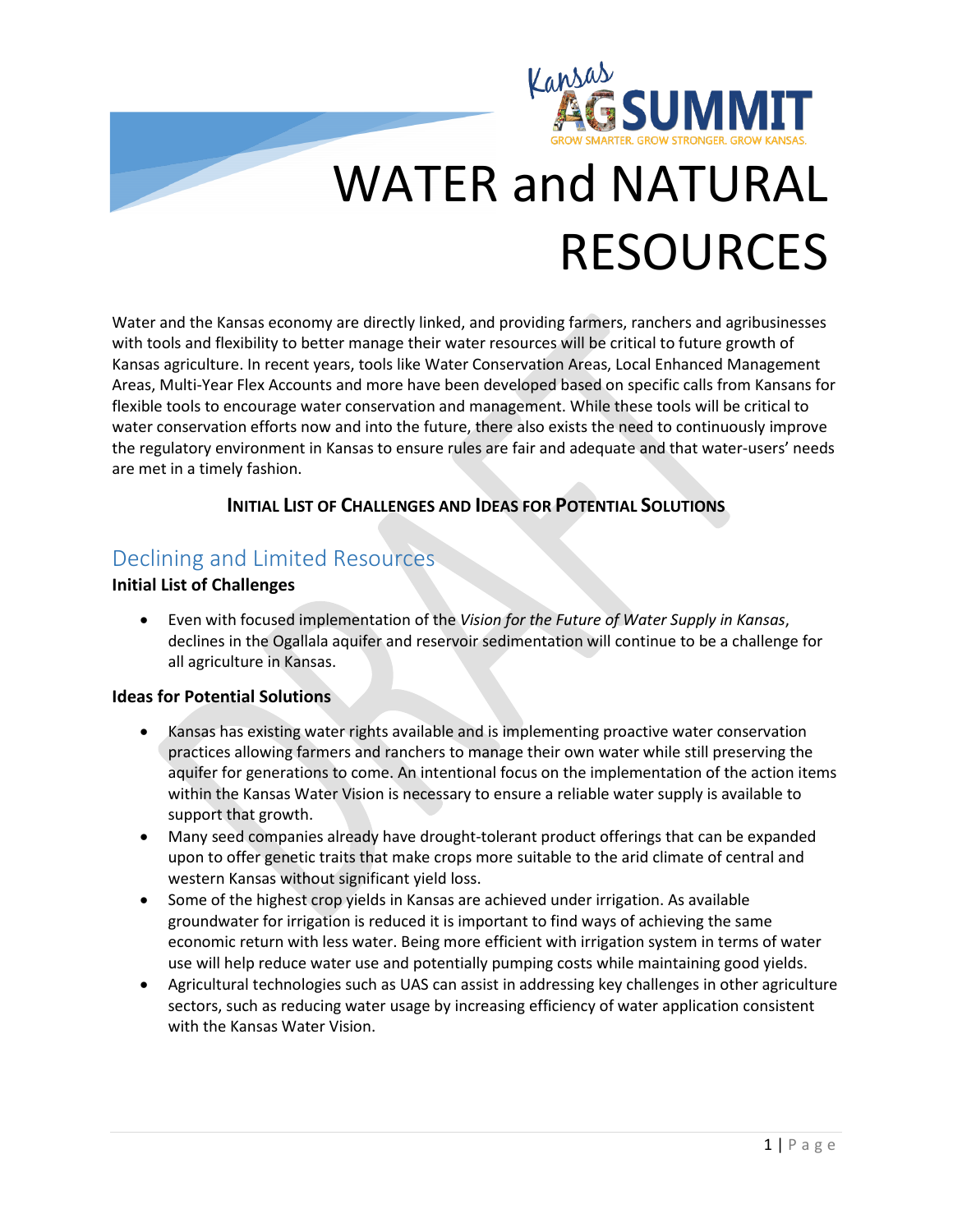## Wastewater and Water Quality

#### **Initial List of Challenges**

- A significant amount of wastewater is generated at livestock and processing facilities. Identifying suitable quantities of land for waste application and securing adequate storage when land application is not feasible is challenging and the cost of treatment for onsite reuse can be costly.
- Due to limited staff, the Kansas Department of Health and Environment permit process for livestock waste management can take a long time.

#### **Ideas for Potential Solutions**

- Implement a pilot demonstration project to evaluate the feasibility of an on-site waste water treatment system capable of treating lagoon water to potable animal drinking water conditions.
- Evaluate opportunities to reduce review time of livestock waste permits such as streamlining the review process, increasing recruitment and retention efforts of KDHE staff environmental engineers, sharing qualified engineering employees across programs and agencies, and contracting and outsourcing reviews.

## State Rules and Regulations

#### **Initial List of Challenges**

- Many areas of western Kansas are closed to new appropriations of water rights. Therefore, incoming or expanding operations needing water must purchase existing water rights. When water rights are purchased from an irrigation or municipal use for animal agriculture, such as dairies or feedyards, a consumptive use calculation is applied that reduces the available quantity of water.
- Environmental regulations related to livestock waste and confined animal feeding facilities such as minimum setbacks and maximum farm sizes as defined by animal unit capacity can be perceived as inhibitors to industry growth.

#### **Ideas for Potential Solutions**

- Create administrative or regulatory authority for a water right owner to add a beneficial use to an existing water right to allow dual uses. For example, a dairy operator may add stockwatering as a beneficial use to an existing irrigation water right without applying consumptive use on the full right. By adding the beneficial use, the water right would be permitted an authorized quantity assigned to that beneficial use which may be different than the authorized quantity on the original beneficial use.
- Develop a Flexible Management Plan that allows water right holders to divert any quantity of water, from any point of diversion, to any of the listed places of use and types of use limited to the overall annual quantity of the FMP.
- Evaluate Kansas livestock waste statutes and regulations and compare to other states' regulatory frameworks to identify potential opportunities to allow for better economic growth while ensuring the proper prevention of water pollution.